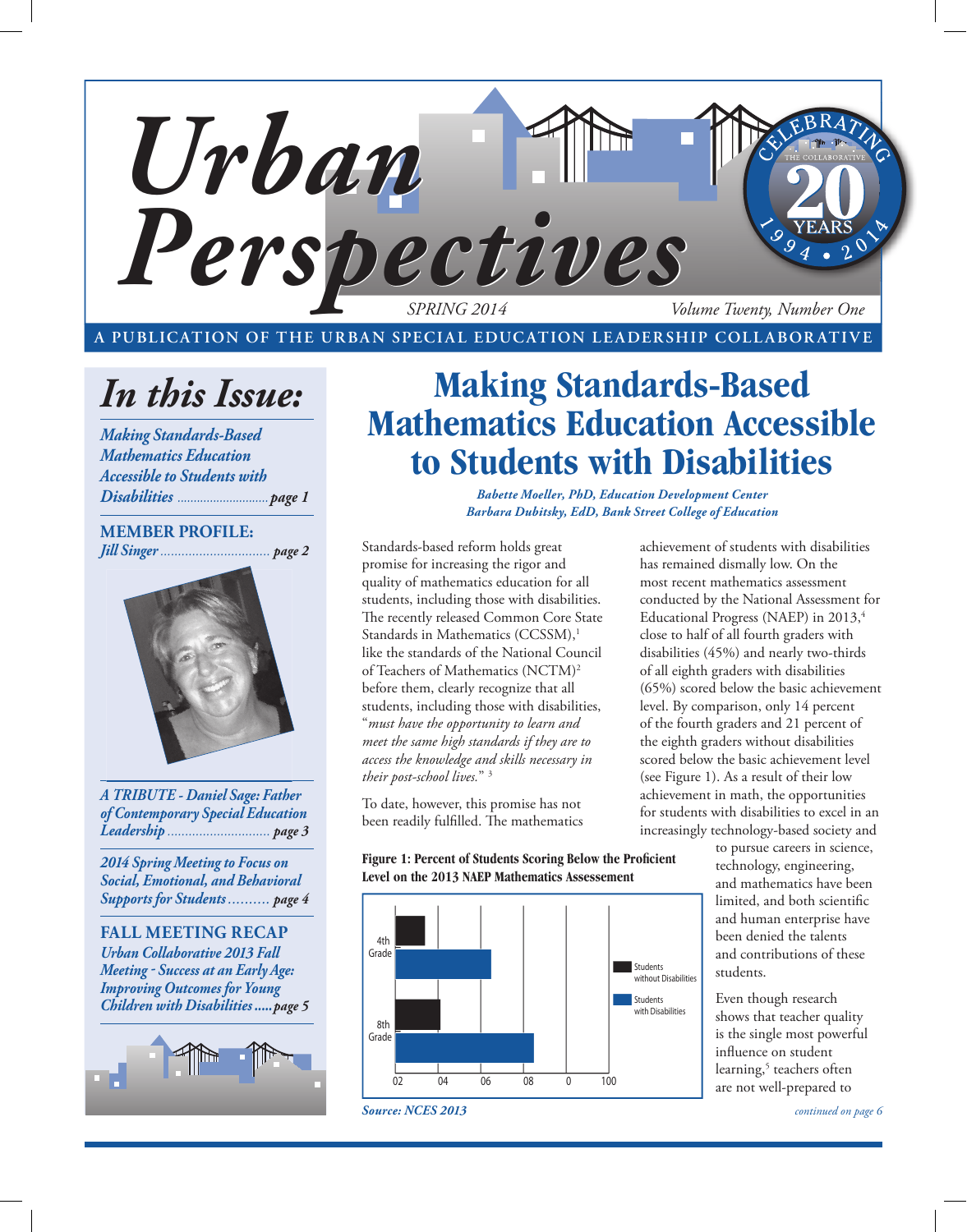

*Babette Moeller, PhD, Education Development Center*

**Figure 2: Mathematics Teachers' Perceptions of their Preparedness to Teach Students with Disabilities**

### cont. from page 1 - *Making Standards-Based Mathematics ...*

implement standards-based mathematics education with the heterogeneous groups of students that are being served in general education classrooms, including students with disabilities and students with different capabilities, needs, and learning styles. According to a recent national survey of science and mathematics teachers conducted by Horizon Research,<sup>6</sup> fewer than half of the teachers reported feeling very well prepared to plan instruction so students at different levels of achievement can increase their understanding of the ideas targeted in each activity. Only about a quarter of the mathematics teachers reported feeling very well prepared to teach students with learning or physical disabilities. Moreover, only a third of the mathematics teachers reported receiving professional development (PD) in the past three years on how to provide alternative mathematics learning experiences for



*Source: Banilower, Smith, Weiss, Malzahn, Campbell, & Weiss (2013)*

students with special needs (see Figure 2). To achieve the full promise of the CCSS, targeted PD efforts are required to better prepare general and special education teachers for teaching high-quality mathematics to the full range of students

that are being served in general education classrooms.

What kinds of competencies do teachers need to make standards-based mathematics accessible to students with diverse strengths and needs, including those with disabilities? The new standards embrace a concept of equity that recognizes that all students must have opportunities to study and learn highquality mathematics regardless of their personal backgrounds or challenges. This does not mean that every student should receive the same instruction. Instead, the standards recognize that different students may need different kinds of support to ensure they will meet the same or similar learning goals as their peers. To provide students with this kind of individualized support, teachers will need to adapt math lessons, taking into consideration the diverse range of strengths and needs of the students in their classrooms. To do so, teachers need to draw on multiple bodies of knowledge and skills, as explained below and illustrated in Figure 3:

- Teachers need to have a good grasp of the **mathematics** they are teaching. In particular, they need to have a good understanding of the mathematical goals of their lessons and how these goals relate to what students learned before and what they will learn later. The purpose of making adaptations is to provide students with alternative means to reach the same learning goals. Teachers need to be careful not to change the goals, and perhaps make the mathematics less rigorous by doing so. For example, if the goal of a lesson is to examine patterns among multiples of a given number (e.g., multiples of 24), a teacher might provide a student with a calculator to quickly and accurately calculate several multiples and be able to see a pattern. If, however, the goal is to build fluency with multiplication, having the student use a calculator would not be an appropriate adaptation.
- Teachers also need to have a good understanding of their **students**. Understanding individual student's strengths and needs is essential

*continued on page 7*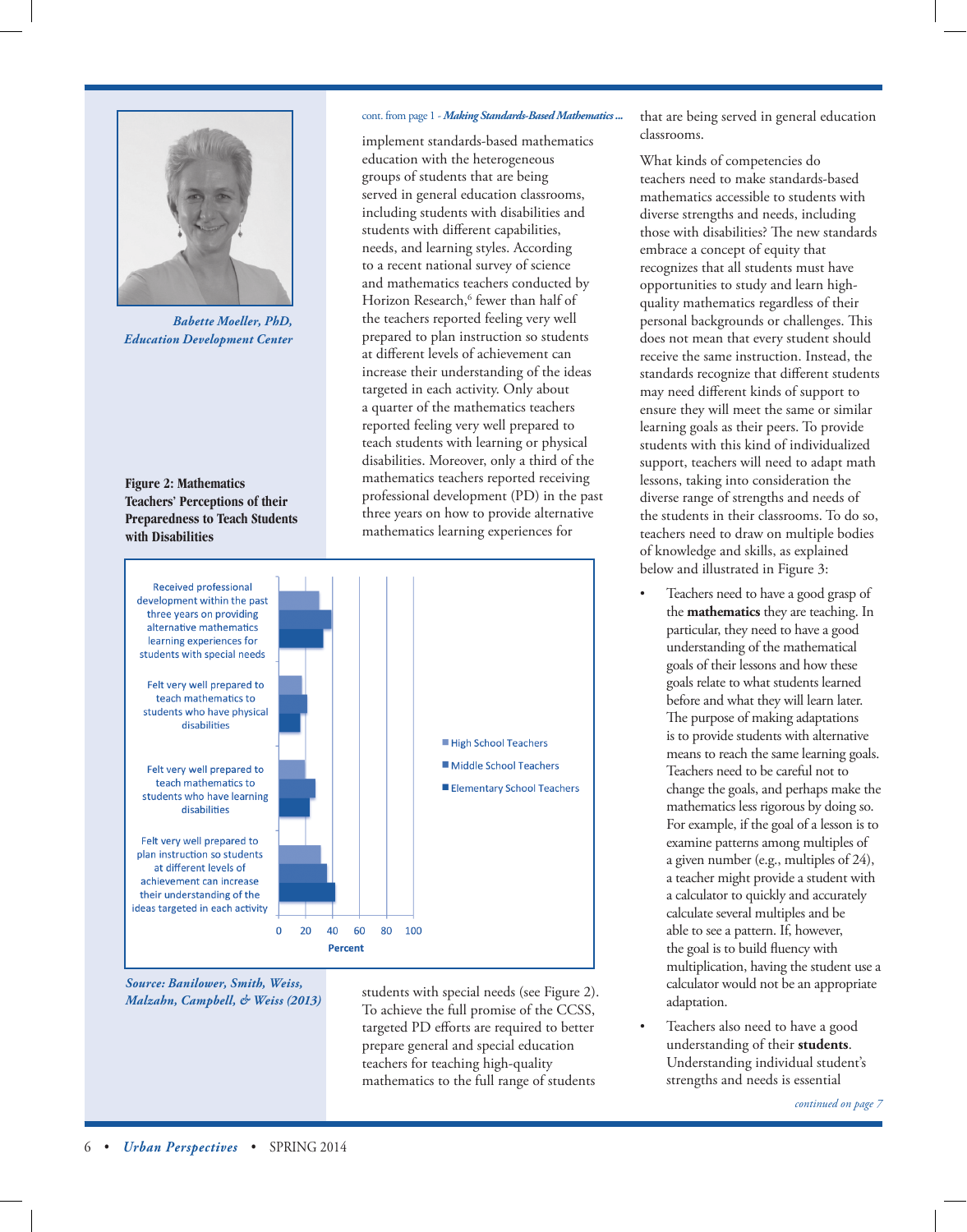## cont. from page 6 - *Making Standards-Based Mathematics ...*

for teachers to determine what kinds of support they need. It is particularly important for teachers to get to know students' strengths. All too often, we focus on students' weaknesses, especially when working with students with disabilities. Yet all students have unique experiences and knowledge that can contribute to learning. Building on students' strengths can be a successful strategy for helping students work on their weaknesses. For example, a student with strong visual spatial skills, but who hasn't yet developed automaticity with fact families (e.g.,  $5 + 4 = 9$  and  $4 + 5 = 9$ ), may benefit from drawing objects that represent these fact families to better remember them.

- A third body of knowledge that is important for teachers to draw upon when adapting lessons is an understanding of a variety of **instructional strategies and designs**. Familiarity with a variety of different strategies for teaching a specific concept or skill (e.g., using different models such as area and array models, skip counting, repeated addition to teach multiplication), and techniques that work for students with different strengths and needs (e.g., strategies for supporting higher order thinking or understanding of mathematical language) will give teachers the tools to carry out lessons that offer multiple ways for students to engage with and access mathematical content.
- Perhaps most importantly, teachers also need skills in flexibly applying this knowledge when planning lessons and **making decisions** about classroom instruction. Making math accessible to all students requires teachers to engage in an ongoing process of problem solving, decision making, and reflection. Often, there is no one single approach that will work for all students. Teachers need to think about how the demands of specific math lessons interact with each individual student's strengths

and needs, and carefully adapt and select materials, activities, and instructional strategies that are consistent with the original goal of the lesson and that will help make it accessible to students with different strengths and needs.

To help teachers develop these competencies, researchers from the Education Development Center, Inc. (EDC), and teacher educators from Bank Street College have been collaborating for the past 10 years to develop PD materials and a model for in-service PD. This model draws on research<sup>7</sup> and best practices and incorporates the following elements:

- **A focus on content**. Participants in the PD are introduced to a neurodevelopmental theory of learning<sup>8</sup> and use this framework to formatively assess and consider how students with different strengths and needs learn.1\* Teachers' learning about how to differentiate math lessons is deeply embedded in standards-based mathematics content. Participants analyze the neurodevelopmental demands of mathematical activities and consider the mathematical learning goals and their trajectories across multiple grades in the context of different math lessons (videotaped case lessons and teachers' own lessons).
- **Opportunities for active learning**. Participants analyze and reflect on mathematics lessons and student work presented in videotaped case lessons. They also collaboratively plan, execute, and reflect on adaptations to mathematics lessons, and receive feedback on their lesson plans and reflections.
- **Coherence with other learning activities**. The content of the PD is aligned with the Common Core State Standards, the standards of the National Council of Teachers of Mathematics

*continued on page 8*



*Barbara Dubitsky, EdD, Bank Street College of Education*

### **Figure 3: Key Competencies for Planning Accessible Math Lessons**